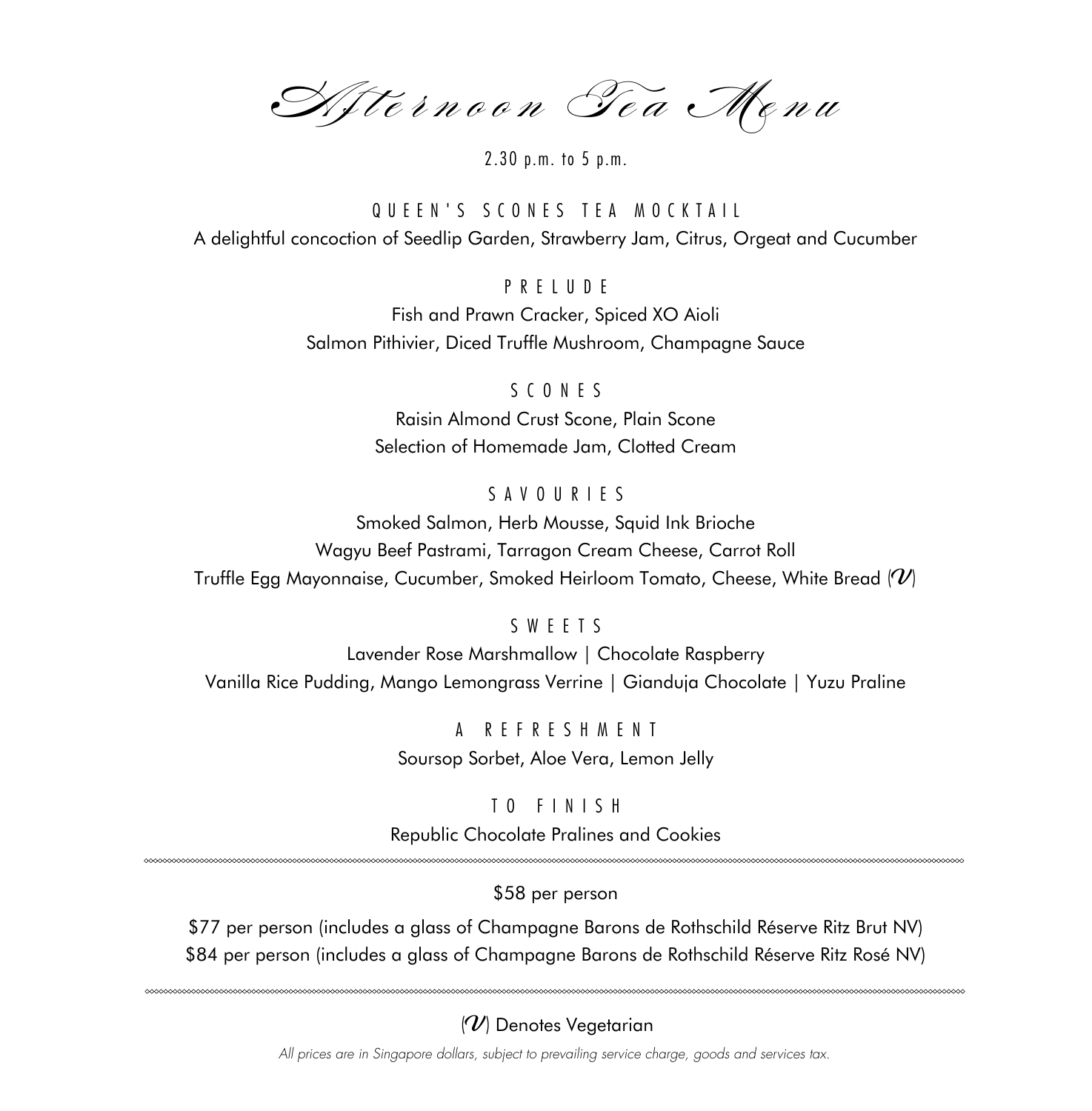Beverage Menu

| <b>COFFEE</b>                                                                                |                |
|----------------------------------------------------------------------------------------------|----------------|
| Americano   Espresso   Ristretto                                                             | \$12           |
| Latte   Cappuccino   Mocha<br>Choice of Full Cream Milk, Skimmed Milk, Oat Milk, or Soy Milk | \$14           |
| Iced Coffee                                                                                  | \$14           |
| Hot Chocolate                                                                                | \$11           |
| <b>ICED TEAS</b>                                                                             |                |
| Blueberry   Lychee   Mango   Passion Fruit   Peach                                           | \$14           |
| WATER                                                                                        | 500ml   1000ml |
| Acqua Panna                                                                                  | \$12   \$15    |
| San Pellegrino                                                                               | \$12   \$15    |
| <b>CARBONATED BEVERAGES</b>                                                                  |                |
| 7 Up   Pepsi   Diet Pepsi                                                                    | \$10           |
| Tonic   Ginger Beer   Ginger Ale                                                             | \$10           |
| London Essence Peach & Jasmine Soda                                                          | \$10           |
| East Imperial Grapefruit Soda                                                                | \$10           |
| <b>JUICES</b>                                                                                |                |
| Apple   Carrot   Orange   Pineapple   Watermelon                                             | \$14           |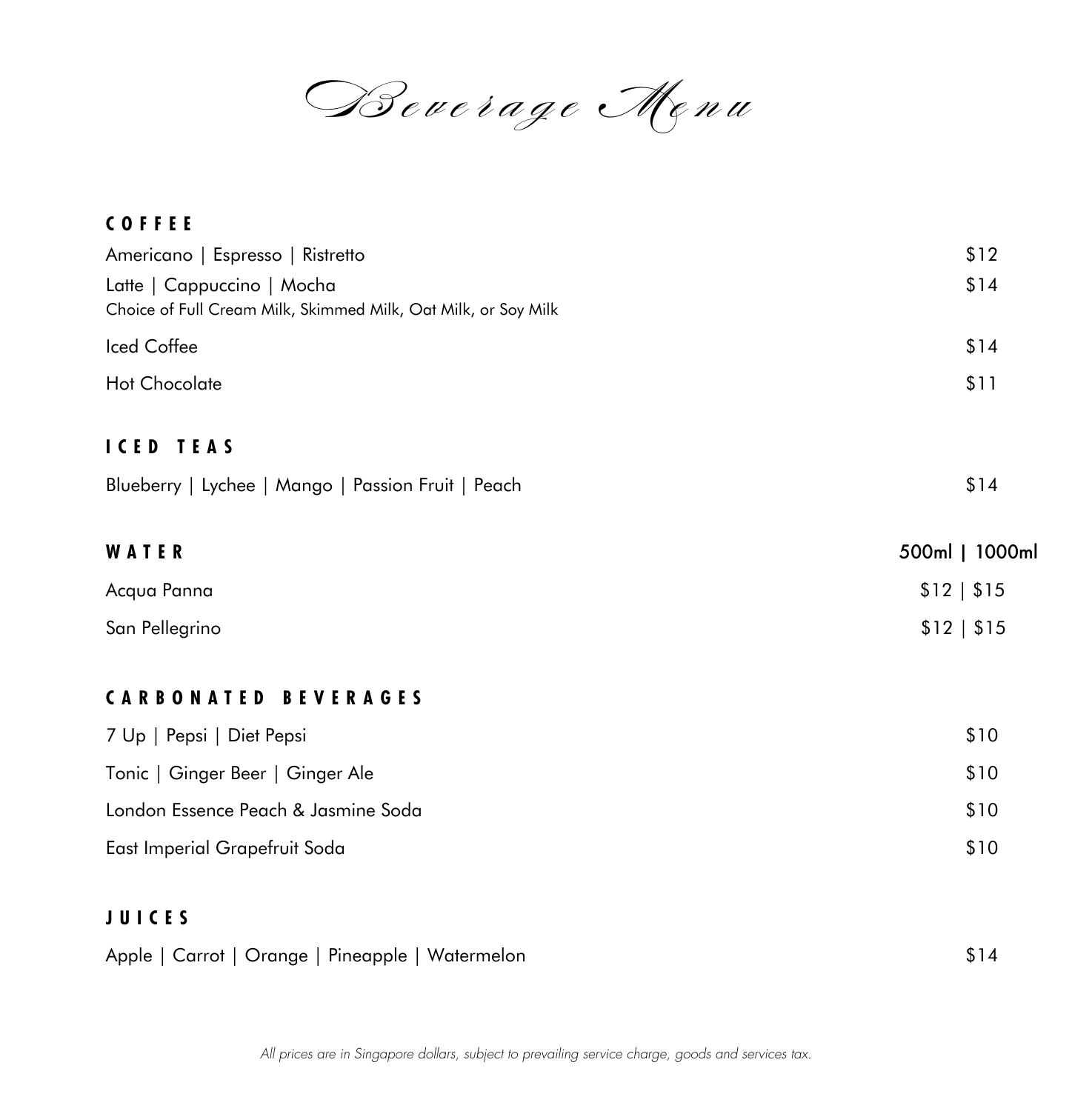Tea felection \$16

Select from our curated selection of Ronnefeldt teas, which have been traditionally handpicked and handcrafted from the best tea gardens in the world since 1823.

ENGLISH BREAKFAST

A mild Ceylonese tea

# EARL GREY

A richly aromatic autumn Darjeeling blend with the refreshing citrus aroma of bergamot

## SPRING DARJEELING

The first plucking from the Southern slopes of the Himalayas; a premium tea with a gentle and delicate floral aroma

## IRISH WHISKEY CREAM

This malty Assam tea effuses a flamboyant fragrance of whiskey with a breath of cocoa

## CLASSIC ORANGE PEKOE

A Ceylonese blend from plantations in the Uva and Dimbula districts

#### GOLDEN ASSAM

Harvested in early summer when its aroma is at its best, this tea holds mild notes of cocoa accentuated by a malty sweetness

## CLASSIC CHAI

A strong blend of Assam with spices like ginger, anise, black peppercorn, clove, cinnamon and fennel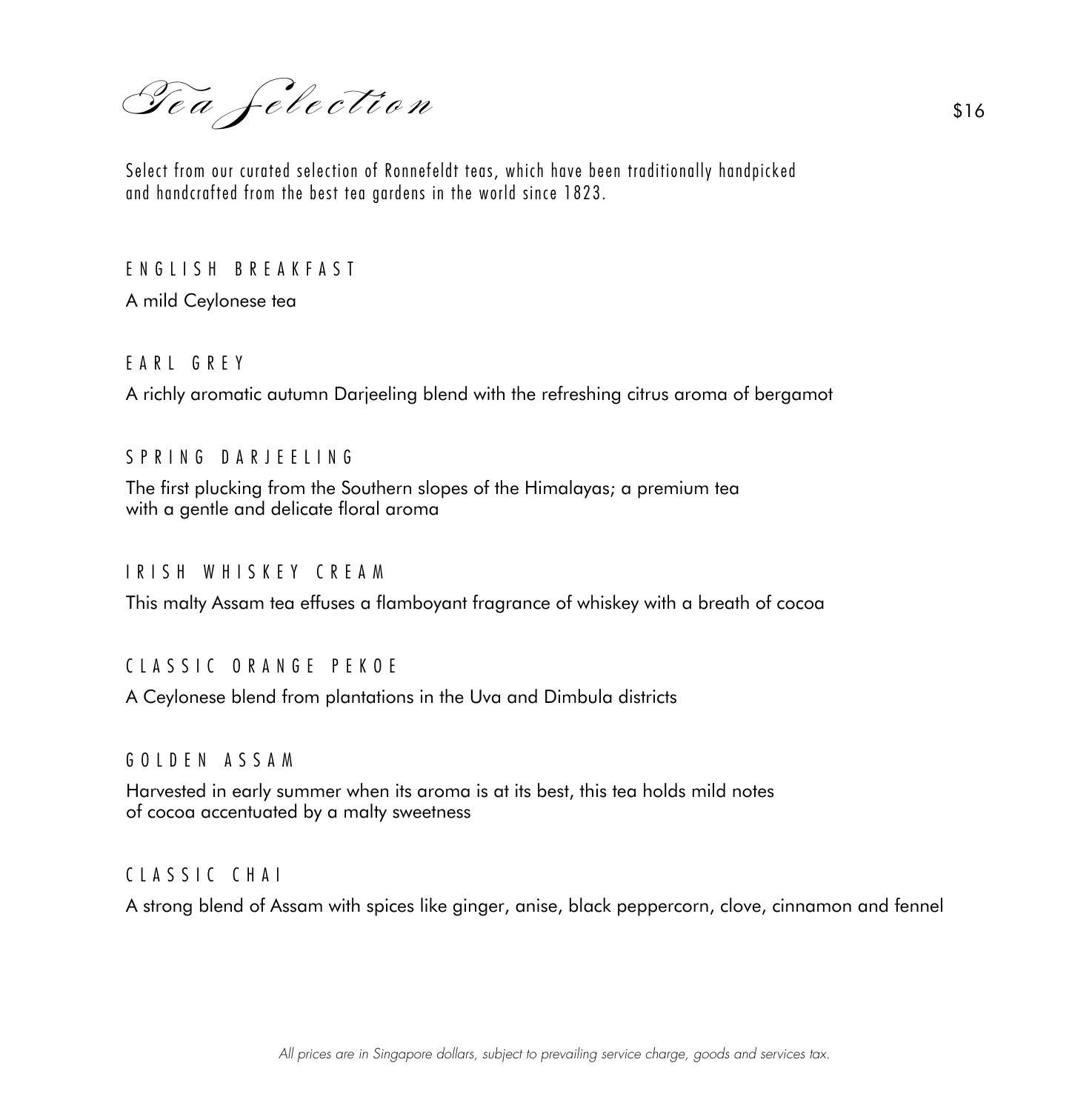## SUPERIOR OOLONG

One of the most exquisite semi-fermented teas, of which only small quantities are harvested each year

## WHITE YIN IONG

A rarity from the mountains of Anhui's province, delicately rolled by hand and heated to halt fermentation

## PU-ER

A tea specialty from Yunnan with a strong and earthy flavour

## JASMINE PEARLS

The leaves of this rare specialty from China are plucked by hand and rolled into small balls. It is flavoured with freshly plucked Jasmine petals, which lend the tea its delicate floral notes

## FANCY SENCHA

A premium large-leafed Sencha that boasts refined tartness with a breath of sweetness

## **MORGENTAU**

A fascinating tea composition with Sencha, flower petals and the subtle fruity flavours of mango and lemon

## PAI MU TAN & MELON

The delicate aroma of melons lends the renowned Pai Mu Tan its typically fine sweetness

## OOLONG PEACH

The sheer delightful taste of stunning Oolong, fragrant orange blossoms, luscious peach and apricot